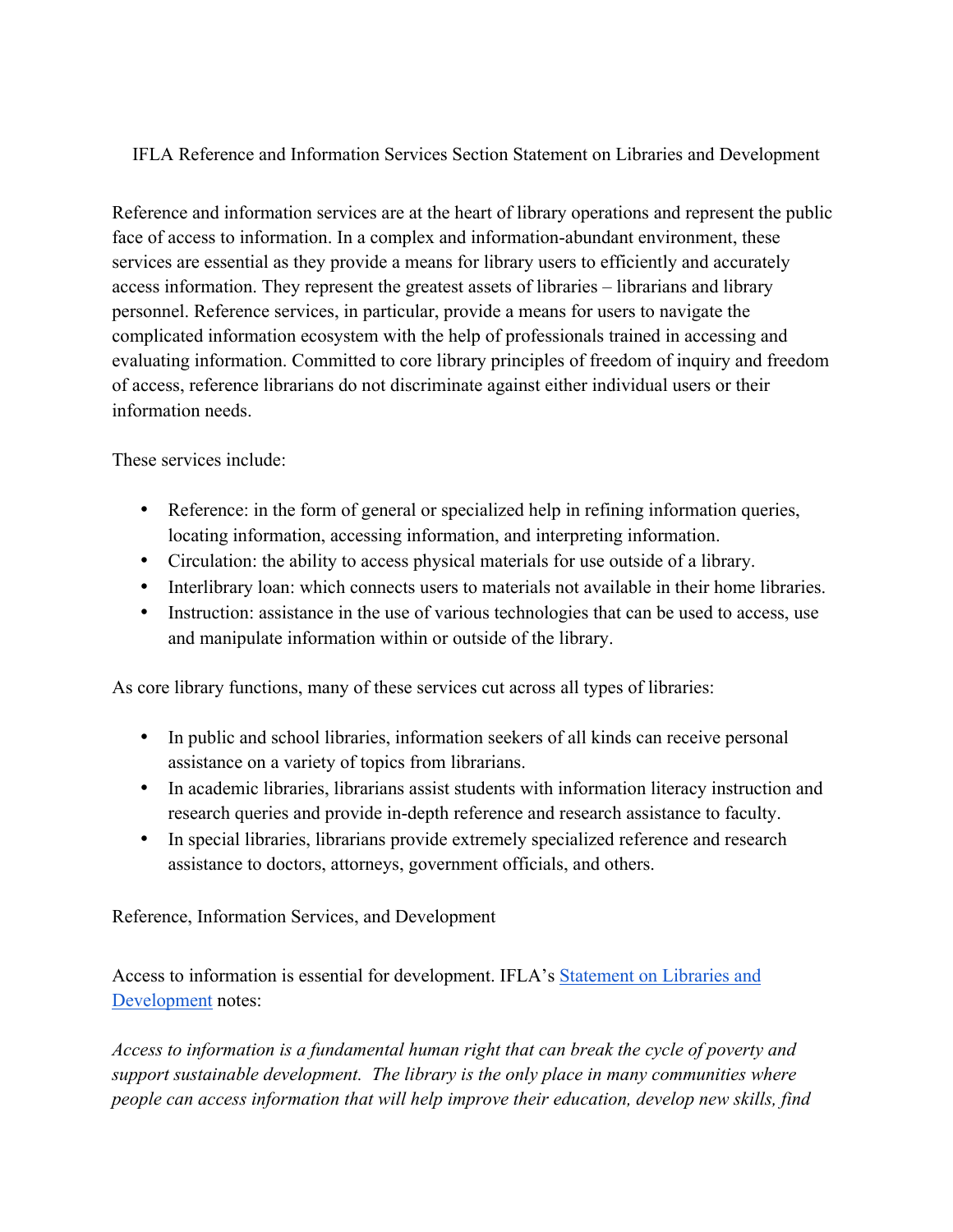*jobs, build businesses, make informed agricultural and health decisions, or gain insights into environmental issues. Their unique role makes libraries important development partners, both by providing access to information in all formats and by delivering services and programmes that meet the needs for information in a changing and increasingly complex society.*

Further, in the same statement, IFLA points to librarians as expert guides to development through the information landscape:

*Library staff are trained, trusted intermediaries dedicated to guiding people to the information they seek. Librarians provide training and support for the media and information literacies people need to better understand and participate in the information society. They are also cultural stewards, curating and providing access to cultural heritage and supporting the development of identity.*

The new Sustainable Development Goals specifically include access to information in target  $16.10<sup>°</sup>$ 

*Ensure public access to information and protect fundamental freedoms, in accordance with national legislation and international agreements.* 

Helping users refine and articulate their information needs, and then connecting them to the information that can help them meet their needs, is the role of the reference librarian in development. Access to information underpins all of the Sustainable Development Goals. In order for individuals to make informed decisions about their lives, livelihoods, and communities, reference and information services will continue to play a key role in both individual and community development. Access to information, including online information, legal information, human rights information, government information, economic information and health information; training on ICT use; access to reading material, including newspapers; commitments to the privacy of all users; and in-depth research assistance make librarians key partners in development.

Specific examples of development supported by reference and information services include:

• In **Qatar**, the Qatar National Library, in partnership with the British Library, digitized over half a million cultural and historical heritage materials. The maps, manuscripts, photographs and sound recordings in the Qatar Digital Library provide free access for academic, researchers and the public on topics related to the Arabic Gulf and wider region, maintaining cultural preservation and national identity and supporting SDG #11 - Sustainable Cities and Communities.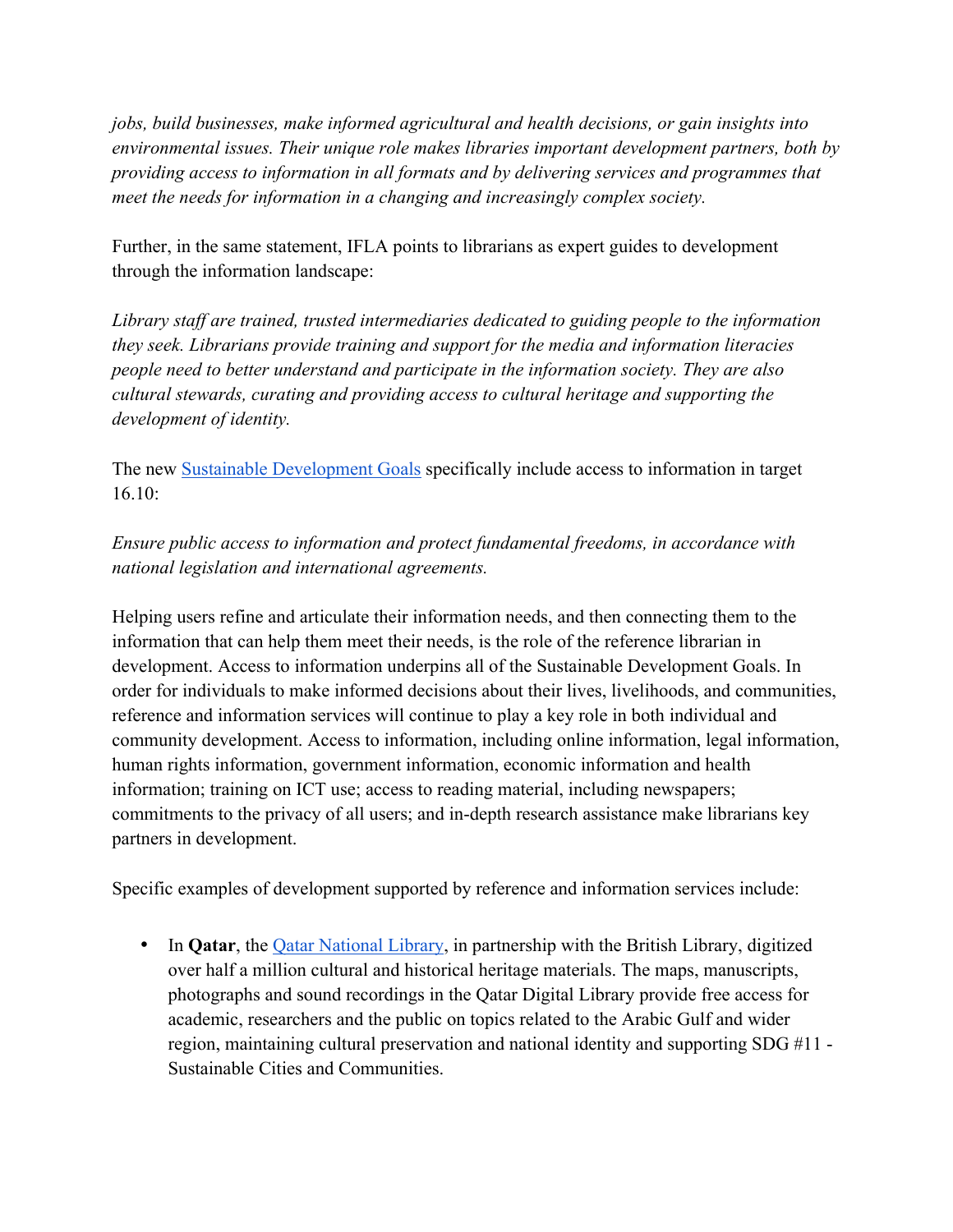- **Norway's** Bergen Public Library features lifelong learning programs including coding clubs, music composition classes, and the Language Cafe, which connects groups of Norwegian speakers with new language learners. The library's Learning Centre assists users with everything from finding books to setting up email addresses to registering for kindergarten. This program supports SDG #4 – Quality Education.
- The Dublin City Central Library in **Ireland** partners with the National Adult Literacy Agency to provide a lending and reference collection to support the professional development of adult literacy practitioners. In this way, the library meets the needs of literacy professionals as well as the patrons they serve. The Central Library's program for adult literacy professional development supports SDG #4 - Quality Education.
- In the **United States**, the Milwaukee Public Library supports economic and personal development through its Drop-in Job Help service. The library provides extended access to computers and internet for job seekers and has developed training sessions for patrons who need help with many aspects of the job seeking process. At all thirteen locations, individuals can connect with trained library staff who can help them set up an email address, search for jobs online, and create or update a resume. The MPL's job seeking services support SDG #8 – Decent Work and Economic Growth.
- Glasgow Women's Library in **Scotland** received funding for a new project, In Her Shoes, a program that provides prejudice reduction resources to organizations and institutions on the topic of women's experiences of intersectional hate crime. Resources include online resources, films, workshop plans, and training sessions, and support SDG #5 - Gender Equality.
- In **Egypt**, the Bibliotheca Alexandrina has established Embassies of Knowledge in all Egyptian universities, the Academy of Scientific Research and Technology's regional branches, several exploratory centers affiliated with the Ministry of Education, and a number of public libraries and institutions interested in the dissemination of science and culture in Egyptian society. Through the Embassies of Knowledge users have access to many digital collections, including the Digital Assets Repository (DAR), the largest Arabic digital library, the, Memory of Modern Egypt project, and the Science Supercourse. Users are also able to stream quality live and archived webcasting of all the conferences, lectures, and events taking place at the Bibliotheca Alexandrina. The Embassies of Knowledge support SDG #4 – Quality Education.
- The Newcomers to **Canada** program, provided by the Edmonton Public Library through a partnership with Citizenship and Immigration Canada, is an example of the kinds of services public libraries around the world undertake to support newcomers. Newcomers